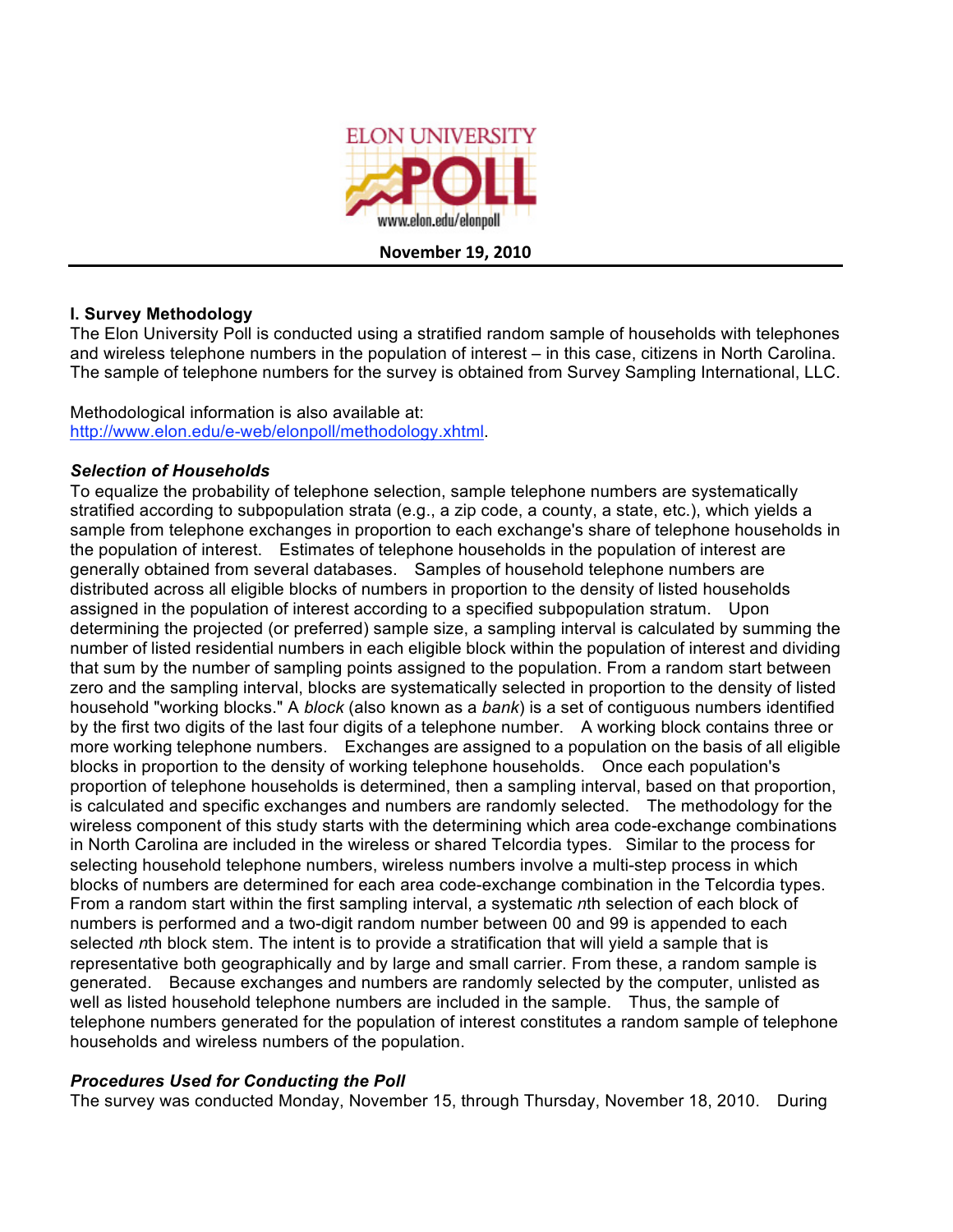this time calls were made from 5:00 pm to 9:00 pm on Monday through Thursday. The Elon University Poll uses CATI system software (Computer Assisted Telephone Interviewing) in the administration of surveys. For each working telephone number in the sample, several attempts were made to reach each number. Only individuals 18 years or older were interviewed; those reached at business or work numbers were not interviewed. For each number reached, one adult is generally selected based on whether s/he is the oldest or youngest adult. Interviews, which are conducted by live interviewers, are completed with adults from the target population as specified. Interviews for this survey were completed with 520 adults from North Carolina. For a sample size of 520, there is a 95 percent probability that our survey results are within plus or minus 4.4 percentage points (the margin of sampling error) of the actual population distribution for any given question. For sub-samples (a subgroup selected from the overall sample), the margin of error is higher depending on the size of the subsample. When we use a subsample, we identify these results as being from a subsample and provide the total number of respondents and margin of error for that subsample. In reporting our results, we note any use of a subsample where applicable. Because our surveys are based on probability sampling, there are a variety of factors that prevent these results from being perfect, complete depictions of the population; the foremost example is that of margin of sampling error (as noted above). With all probability samples, there are theoretical and practical difficulties estimating population characteristics (or parameters). Thus, while efforts are made to reduce or lessen such threats, sampling error as well as other sources of error – while not all inclusive, examples of other error effects are non-response rates, question order effects, question wording effects, etc. – are present in surveys derived from probability samples.

## *Questions and Question Order*

The Elon University Poll provides the questions as worded and the order in which these questions are administered (to respondents). Conspicuous in reviewing some questions is the "bracketed" information. Information contained within brackets ( [ ] ) denotes response options as provided in the question; this bracketed information is rotated randomly to ensure that respondents do not receive a set order of response options presented to them, which also maintains question construction integrity by avoiding respondent acquiescence based on question composition. Some questions used a probe maneuver to determine a respondent's intensity of perspective. Probe techniques used in this questionnaire mainly consist of asking a respondent if their response is more intense than initially provided. For example, upon indicating whether s/he is satisfied or dissatisfied, we asked the respondent "would you say you are very 'satisfied'/'dissatisfied'". This technique is employed in some questions as opposed to specifying the full range of choices in the question. Though specifying the full range of options in questions is a commonly accepted practice in survey research, we sometimes prefer that the respondent determine whether their perspective is stronger or more intense for which the probe technique used. Another method for acquiring information from respondents is to ask an "open-ended" question. The open-ended question is a question for which no response options are provided, i.e., it is entirely up to the respondent to provide the response information.

# *The Elon University Poll*

The Elon University Poll is conducted under the auspices of the Center for Public Opinion Polling (Hunter Bacot, Director & Mileah Kromer, Assistant Director), which is a constituent part of the Institute for Politics and Public Affairs (George Taylor, Director); both these organizations are housed in the department of political science at Elon University. These academic units are part of Elon College, the College of Arts and Sciences at Elon University. The Elon University administration, led by Dr. Leo Lambert, President of the university, fully support the Elon University Poll as part of its service commitment to state, regional, and national constituents. Dr. Hunter Bacot, a professor in the department of political science, directs the Elon University Poll. Elon University students administer the survey as part of the University's commitment to experiential learning where "students learn through doing."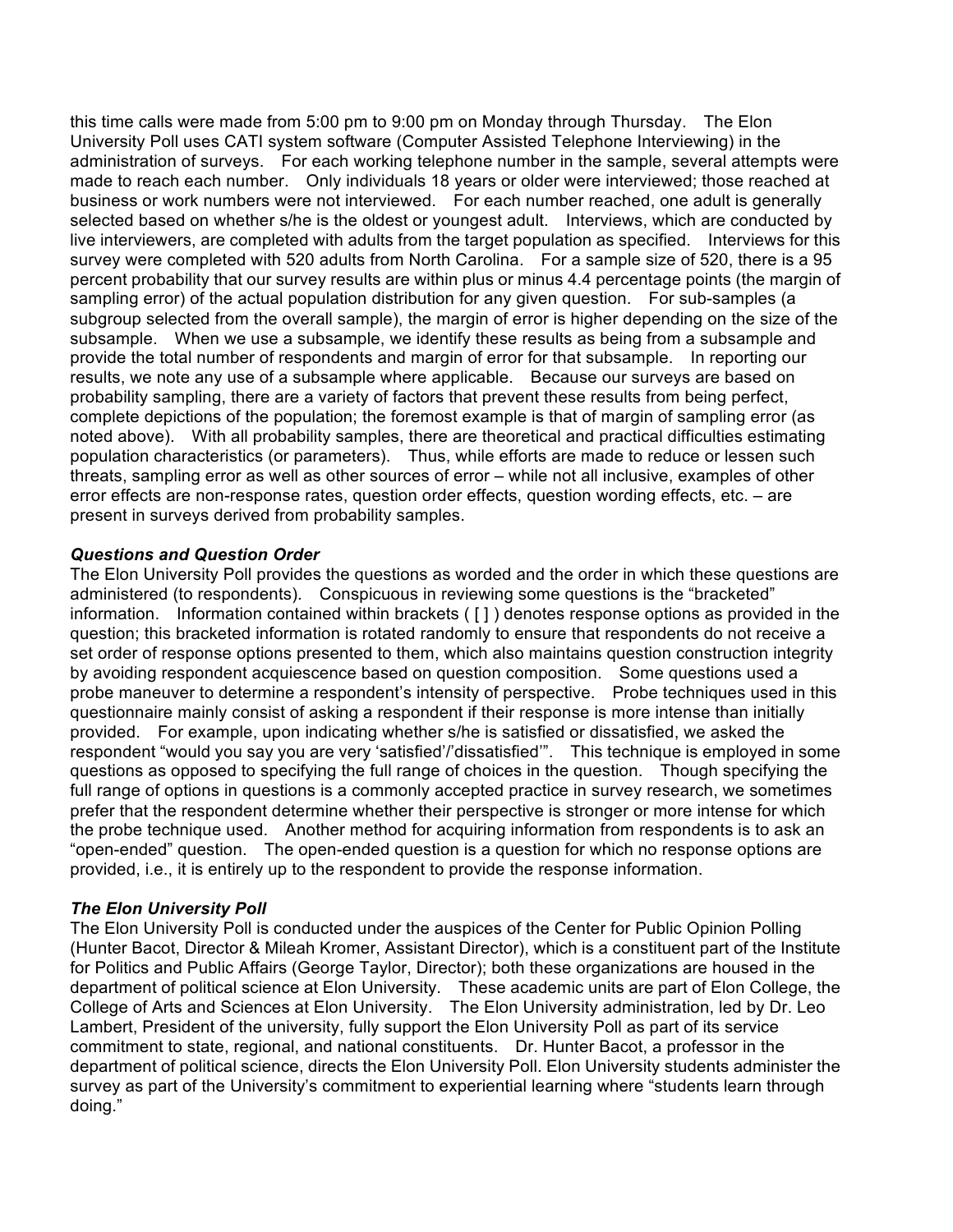## **II. Survey Instrument and Percent Distributions by Question**

**Interviews were completed with 520 adults from households in the North Carolina. For a sample size of 520, there is a 95 percent probability that our survey results are within plus or minus 4.4 percentage points (the margin of sampling error) of the actual population distribution for any given question. Due to rounding, column totals may not equal 100 percent as indicated. Data are weighted to reflect the adult population in terms of gender, age, and race.**

| About the Codes appearing in Questions and Responses |                                                                                                                                                                                                                                                                                                                                                                                                                                                                   |  |  |
|------------------------------------------------------|-------------------------------------------------------------------------------------------------------------------------------------------------------------------------------------------------------------------------------------------------------------------------------------------------------------------------------------------------------------------------------------------------------------------------------------------------------------------|--|--|
|                                                      |                                                                                                                                                                                                                                                                                                                                                                                                                                                                   |  |  |
| <b>Response Options not</b><br>offered               | Response options are not offered to the person taking<br>the survey (respondent), but are included in the question<br>as asked (and usually denoted by brackets, $\lceil \quad \rceil$ ).<br>Response options are generally offered only for<br>demographic questions (background characteristic, e.g.,<br>age, education, income, etc.).                                                                                                                         |  |  |
| v = volunteered response                             | Respondents volunteer response option. As response<br>options are not offered to those taking the survey, some<br>respondents offer or volunteer response options.<br>Though not all volunteered options can be anticipated,<br>the more common options are noted.                                                                                                                                                                                                |  |  |
| $p =$ probed response                                | Respondents self-place in this option or category. A<br>probe maneuver is used in questions to allow the<br>respondent to indicate whether her/his response is more<br>intense than initially provided for in the choices appearing<br>in the question. For example, on probe questions the<br>interviewer, upon a respondent indicating that she/he is<br>satisfied (or dissatisfied), is instructed to ask him/her<br>"Would you say you are "very satisfied"?" |  |  |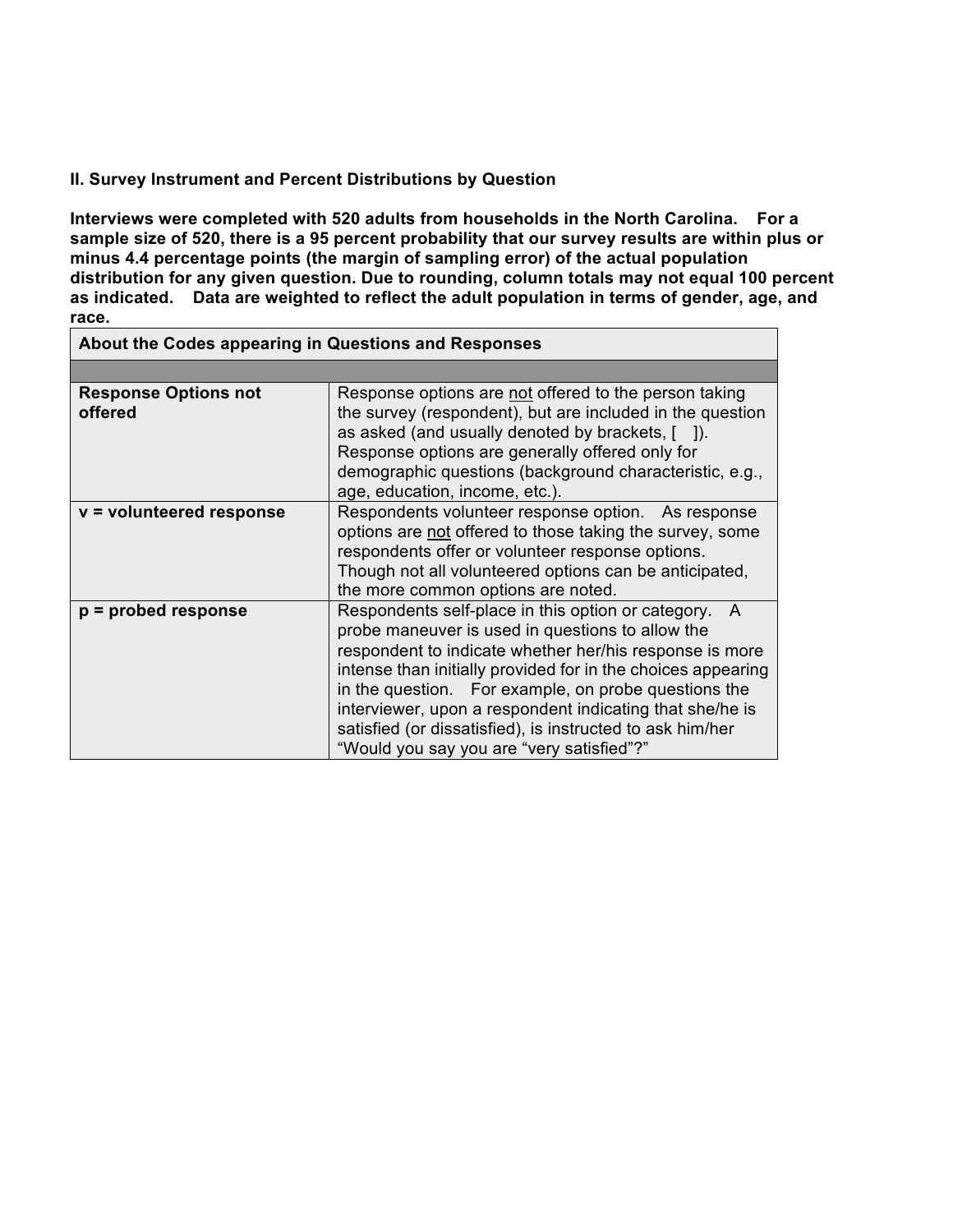# **Frequency Table**

First, what do you think is the most important issue facing the state of North Carolina? (open ended)

|                                   | Percent |
|-----------------------------------|---------|
| ECONOMY (JOBS, UNEMPLOYMENT, ETC) | 60.1    |
| ELEMENTARY & SECONDARY EDUCATION  | 12.7    |
| <b>HEALTH CARE</b>                | 4.1     |
| <b>TAXES</b>                      | 3.7     |
| <b>CRIME &amp; DRUGS</b>          | 2.3     |
| <b>IMMIGRATION</b>                | 1.2     |
| ECONOMIC DEVELOPMENT              | 1.1     |
| TRAFFIC & ROAD CONSTRUCTION       | 1.0     |
| <b>FAMILY VALUES &amp; MORALS</b> | 0.8     |
| <b>OTHER</b>                      | 6.5     |
| DON T KNOW (v)                    | 4.2     |
| Total<br>$(N=520; +/-4.4%)$       | 100.0   |

Note: issues mentioned less than 1 percent are not listed.

Now, I'd like to ask you some questions about the state budget and what you think should be done **about it . . .**

As you may know, North Carolina faces a budget shortfall next year. . . do you think the budget problem [is only temporary or do you think the state will have problems over the next few years, or do you not **have an opinion on this issue?]**

|                                           | Percent |
|-------------------------------------------|---------|
| <b>BUDGET PROBLEMS ARE ONLY TEMPORARY</b> | 13.2    |
| <b>BUDGET PROBLEMS WILL CONTINUE</b>      | 75.8    |
| NO OPINION                                | 67      |
| DON T KNOW (v)                            | 4.3     |
| $(N=520; +/-4.4%)$<br>l Total             | 100.0   |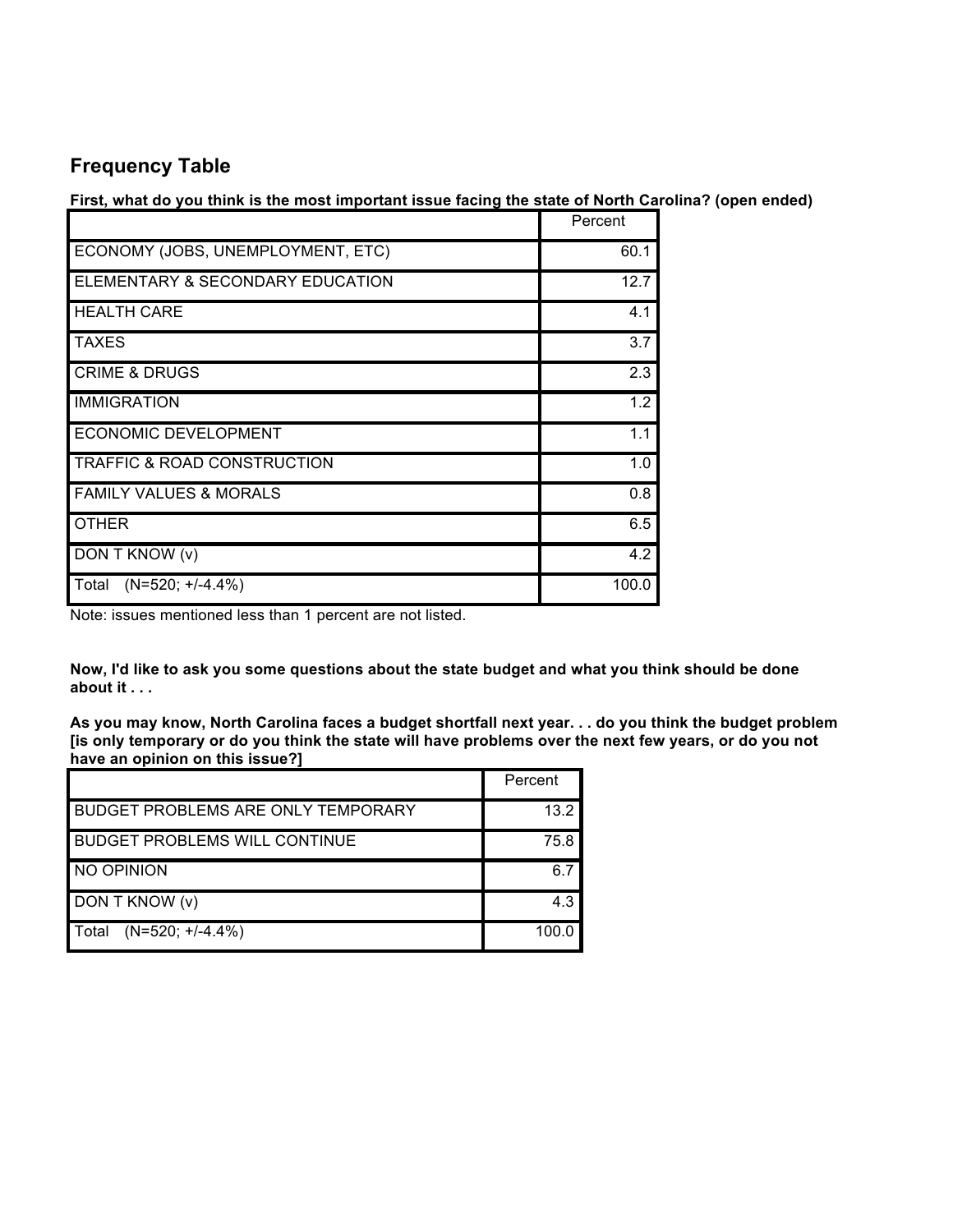For the following questions about the budget, if a respondent indicated too much, or too little, s/he was **asked a follow up question about the percentage of the budget it should be.**

With the state budget's current shortfall, I would like your opinions about funding for state services . . .

**North Carolina's government is currently allocating \_\_ percent of the state budget to \_\_\_\_\_\_\_, which is:** . . . Do you believe that North Carolina spends [too much, too little, or about the right amount] on **funding for \_\_\_\_\_\_\_\_?**

**Follow-up Question: If respondent indicated 'TOO LITTLE', s/he was then asked: "Since you indicated that \_\_\_\_\_\_\_\_\_ funding is** too little at its current level of  $\_$  percent of the budget, what percent do you think it should be?" **If respondent indicated 'TOO MUCH', s/he was then asked: "Since you indicated that \_\_\_\_\_\_\_\_ funding is** too much, at its current level of \_ percent of the budget, what percent do you think it should be?" **If respondent indicated** *another answer***, s/he skips the follow-up question.**

|                                                                                                                                                                                                            | Higher<br>Education<br>13% | Kindergarten<br>through<br>$12^{th}$ grade<br>35% | Community<br>Colleges<br>5% | Justice &<br><b>Public Safety</b><br>10% | Health &<br><b>Human</b><br><b>Services</b><br>21% | Transportation<br>12% |
|------------------------------------------------------------------------------------------------------------------------------------------------------------------------------------------------------------|----------------------------|---------------------------------------------------|-----------------------------|------------------------------------------|----------------------------------------------------|-----------------------|
| <b>TOO LITTLE</b>                                                                                                                                                                                          | 32.5                       | 43.1                                              | 55.4                        | 24.2                                     | 27.4                                               | 17.5                  |
| THE RIGHT AMOUNT                                                                                                                                                                                           | 40.6                       | 39.2                                              | 33.2                        | 55.5                                     | 43.2                                               | 54.5                  |
| <b>TOO MUCH</b>                                                                                                                                                                                            | 16.1                       | 11.0                                              | 5.3                         | 12.1                                     | 22.3                                               | 21.6                  |
| DON T KNOW (v)                                                                                                                                                                                             | 10.7                       | 5.6                                               | 5.0                         | 7.8                                      | 6.9                                                | 6.1                   |
| Total<br>$(N=520; +/-4.4\%)$                                                                                                                                                                               | 100.0                      | 100.0                                             | 100.0                       | 100.0                                    | 100.0                                              | 100.0                 |
|                                                                                                                                                                                                            |                            |                                                   |                             |                                          |                                                    |                       |
| If respondent indicated 'too little', s/he was then asked: "Since you indicated that<br>funding is too little at its<br>current level of _ percent of the budget, what percent do you think it should be?" |                            |                                                   |                             |                                          |                                                    |                       |
| <b>Median Percent</b><br><b>Increase</b>                                                                                                                                                                   | 20.0                       | 45.0                                              | 10.0                        | 15.0                                     | 30.0                                               | 15.0                  |
| If respondent indicated 'too much', s/he was then asked: "Since you indicated that<br>funding is too much, at its<br>current level of _ percent of the budget, what percent do you think it should be?"    |                            |                                                   |                             |                                          |                                                    |                       |
| <b>Median Percent</b><br><b>Decrease</b>                                                                                                                                                                   | 9.0                        | 25.0                                              | 3.0                         | 5.0                                      | 15.0                                               | 9.0                   |
| <b>Totals</b>                                                                                                                                                                                              | N=253;+/-6.3%              | N=281;+/-5.9%                                     | N=316;+/-5.6%               | N=189;+/-7.3%                            | N=258;+/-6.2%                                      | N=204;+/-7.0%         |

Questions asked: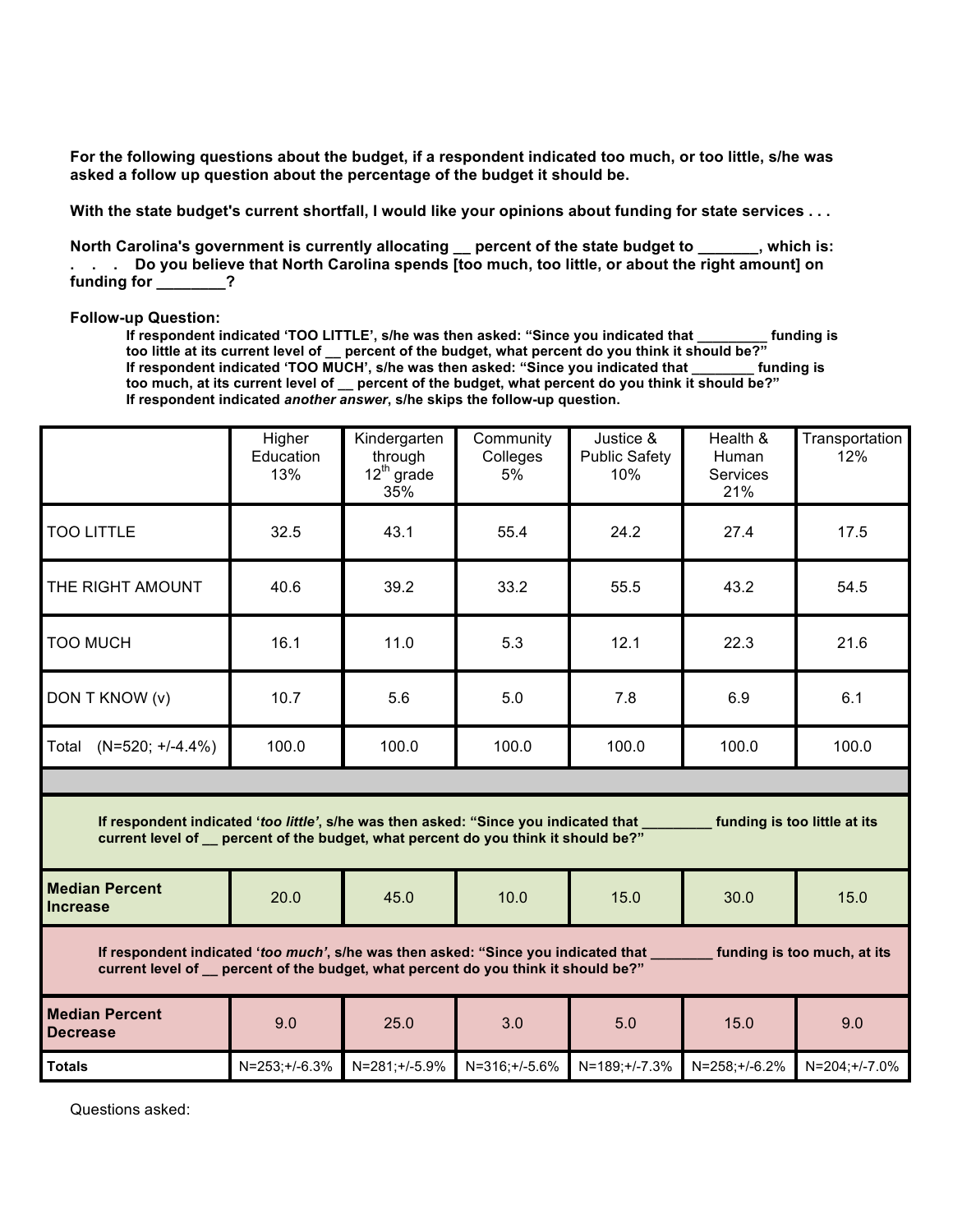North Carolina's government is currently allocating 13 percent of the state budget to higher education, which is the public university system. Do you think that spending 13% of the state budget for higher education is [too much, too little, or about the right amount]?

North Carolina's government is currently allocating 35 percent of the state budget to Kindergarten through 12th grade education, which includes items such as: teacher salaries, school supplies, building maintenance, and other similar things.

North Carolina's government is currently allocating 5 percent of the state budget to community colleges, which is the technical school or community college in your county or area.

North Carolina's government is currently allocating 10 percent of the state budget to Justice & Public Safety, which includes items such as: highway patrol, prisons, courts, and other similar services

North Carolina's government is currently allocating 21 percent of the state budget to Health & Human Services, which includes items such as: medical assistance, social services, child development, and other similar services.

North Carolina's government is currently allocating 12 percent of the state budget to Transportation, which includes items such as: D.M.V., Highways, Ferries, Public Transportation, and other similar transportation services.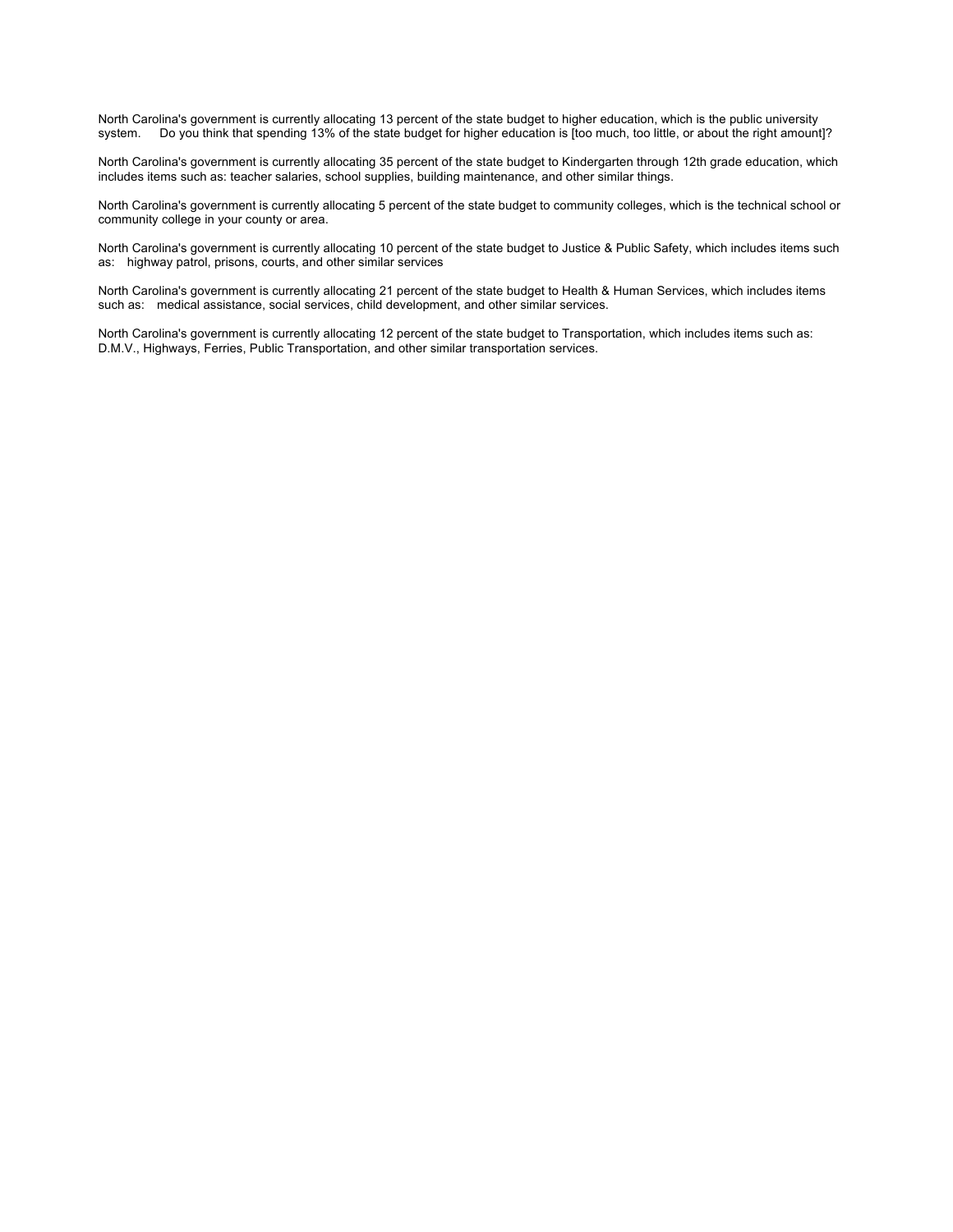Now, I'd like to change topics to state taxes. Do you think that higher income residents pay [less than **their fair share, more than their fair share, or their fair share of state taxes]?**

|                                   | Percent |
|-----------------------------------|---------|
| LESS THAN THEIR FAIR SHARE        | 38.6    |
| <b>THEIR FAIR SHARE</b>           | 28.3    |
| <b>MORE THAN THEIR FAIR SHARE</b> | 18.1    |
| <b>DON T KNOW</b><br>(v)          | 14.6    |
| <b>REFUSED</b><br>(V)             | 0.5     |
| Total<br>$(N=520; +/-4.4\%)$      | 100.0   |

What about businesses and corporations . . . do you think they pay [less than their fair share, more than **their fair share, or their fair share of state taxes]?**

|                                   | Percent |
|-----------------------------------|---------|
| LESS THAN THEIR FAIR SHARE        | 41.0    |
| <b>THEIR FAIR SHARE</b>           | 30.3    |
| <b>MORE THAN THEIR FAIR SHARE</b> | 15.6    |
| <b>DON T KNOW</b><br>(v)          | 12.9    |
| REFUSED (v)                       | 0.2     |
| $(N=520; +/-4.4%)$<br>l Total     | 100.0   |

If taxes in the state must be increased, would you prefer to increase [property taxes, income taxes, or **sales taxes]?**

|                                                 | Percent |
|-------------------------------------------------|---------|
| <b>PROPERTY TAXES</b>                           | 12.1    |
| <b>INCOME TAXES</b>                             | 15.7    |
| <b>SALES TAXES</b>                              | 50.6    |
| <b>OTHER</b>                                    | 2.3     |
| NONE OF THESE TAXES/ NO INCREASES AT ALL<br>(v) | 14.9    |
| <b>INCREASE ALL OF THESE TAXES</b><br>(v)       | 0.2     |
| <b>DON T KNOW</b><br>(v)                        | 4.2     |
| $(N=520; +/-4.4%)$<br>Total                     | 100.0   |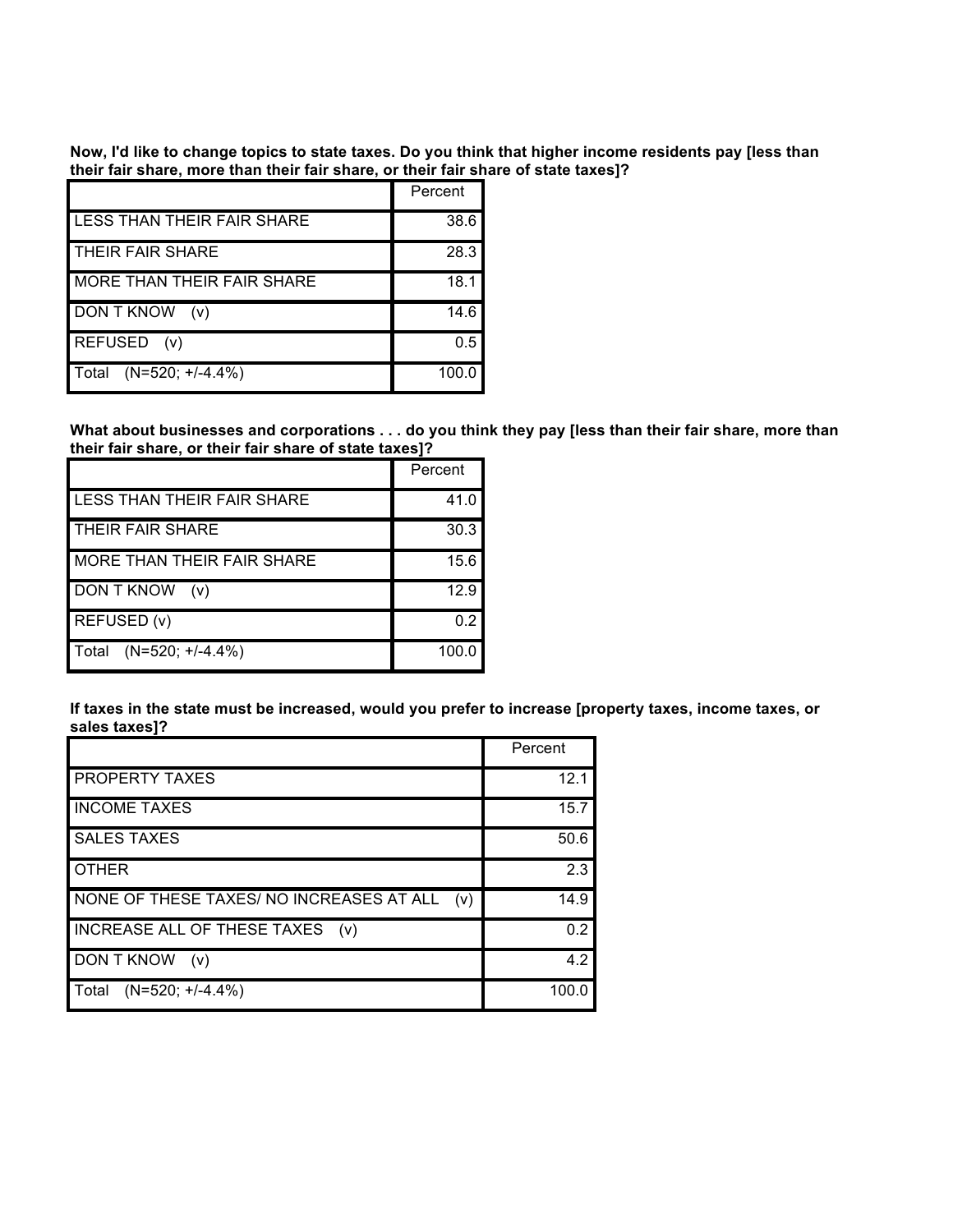Now, turning attention to the national budget, I'd like to ask you about what the United States Congress **budget priorities should be . . .**

In your opinion, which is most important for Congress to focus on [reducing the deficit, or boosting the **economy]?**

|                             | Percent |
|-----------------------------|---------|
| <b>REDUCING THE DEFICIT</b> | 32.7    |
| BOOSTING THE ECONOMY        | 51.4    |
| BOTH - SAME/EQUALLY (v)     | 13.5    |
| OTHER (v)                   | 0.4     |
| DON T KNOW<br>(v)           | 2.0     |
| $(N=520; +/-4.4%)$<br>Total | 100.0   |

**Now I am going to switch topics and ask you some questions about specialized programs supported by the United States Congress.**

**Do you [support or oppose] government investment or spending that specifically benefits only your community?**

|                               | Percent |
|-------------------------------|---------|
| STRONGLY OPPOSE (p)           | 22.6    |
| <b>OPPOSE</b>                 | 37.6    |
| <b>SUPPORT</b>                | 19.1    |
| STRONGLY SUPPORT (p)          | 10.7    |
| DON T KNOW (v)                | 9.7     |
| REFUSED (v)                   | 0.3     |
| $(N=520; +/-4.4%)$<br>l Total | 100.0   |

**Would you [support or oppose] more government investment or spending to create jobs specifically in your community?**

|                             | Percent |
|-----------------------------|---------|
| STRONGLY OPPOSE (p)         | 14.6    |
| <b>OPPOSE</b>               | 22.7    |
| <b>SUPPORT</b>              | 29.3    |
| STRONGLY SUPPORT (p)        | 29.5    |
| DON T KNOW (v)              | 3.7     |
| REFUSED (v)                 | 0.2     |
| $(N=520; +/-4.4%)$<br>Total | 100.0   |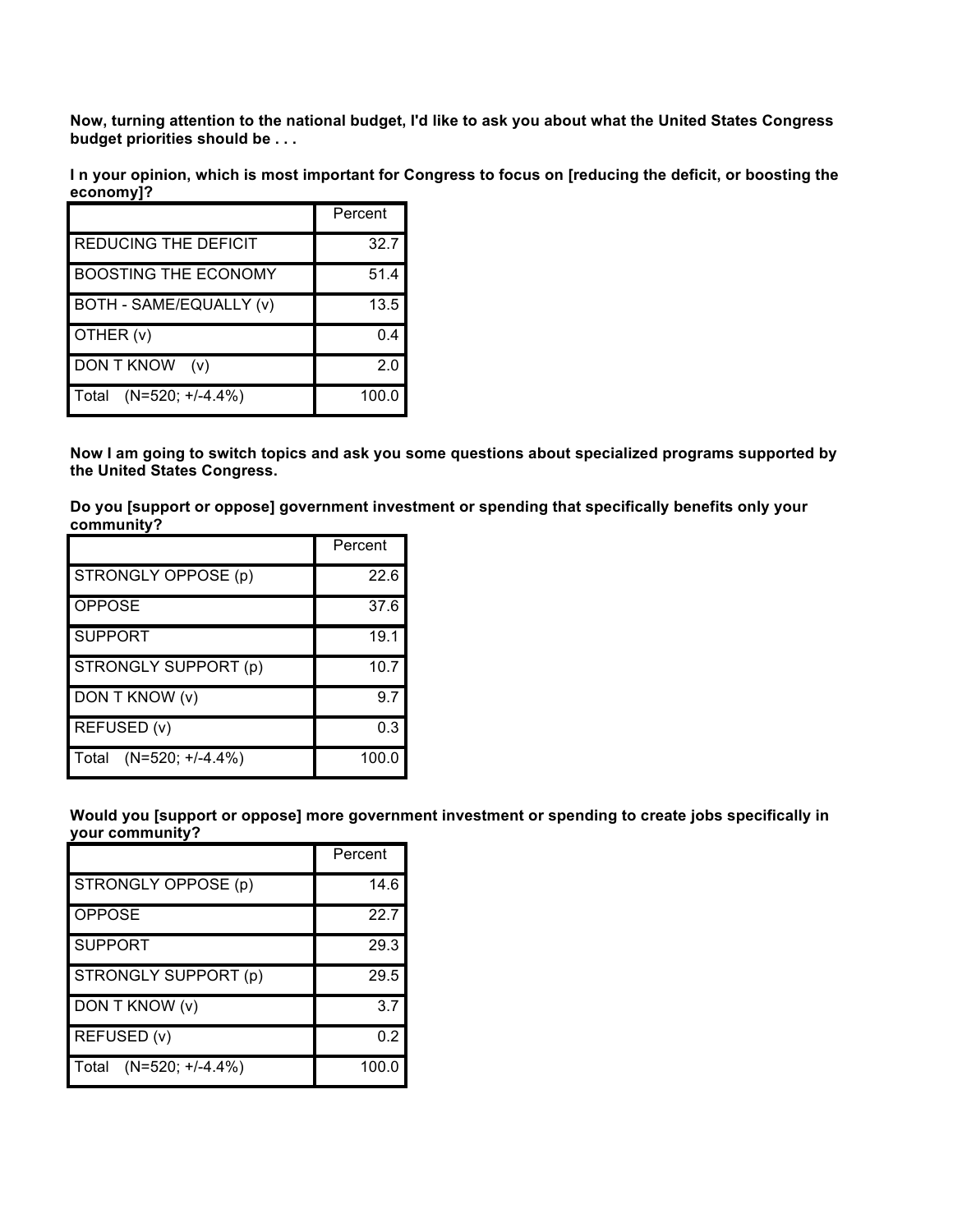**As you may know pork barrel spending refers to members of Congress getting money for projects in** their local district . . . these projects are also commonly referred to as "bringing home the bacon" . . . **doing things this way helps to spread out the costs of these projects across everyone.**

| Generally, do you [support or oppose] pork barrel spending? |
|-------------------------------------------------------------|
|-------------------------------------------------------------|

|                                            | Percent |
|--------------------------------------------|---------|
| STRONGLY OPPOSE (p)                        | 30.0    |
| <b>OPPOSE</b>                              | 33.3    |
| <b>SUPPORT</b>                             | 18.8    |
| STRONGLY SUPPORT (p)                       | 6.2     |
| DON'T LIKE IT, BUT IF EVERYONE ELSE IS (v) | 1.3     |
| DON T KNOW (v)                             | 9.9     |
| REFUSED (v)                                | 0.5     |
| l Total<br>(N=520; +/-4.4%)                | 100.0   |

**Do you think [Democrats in Congress, or Republicans in Congress] are more responsible for pork barrel spending?**

|                                    | Percent |
|------------------------------------|---------|
| DEMOCRATS IN CONGRESS              | 24.0    |
| REPUBLICANS IN CONGRESS            | 23.7    |
| <b>BOTH ARE RESPONSIBLE</b><br>(v) | 33.6    |
| DON T KNOW (v)                     | 17.9    |
| <b>REFUSED</b><br>(v)              | 0.8     |
| $(N=520; +/-4.4%)$<br>Total        | 100.0   |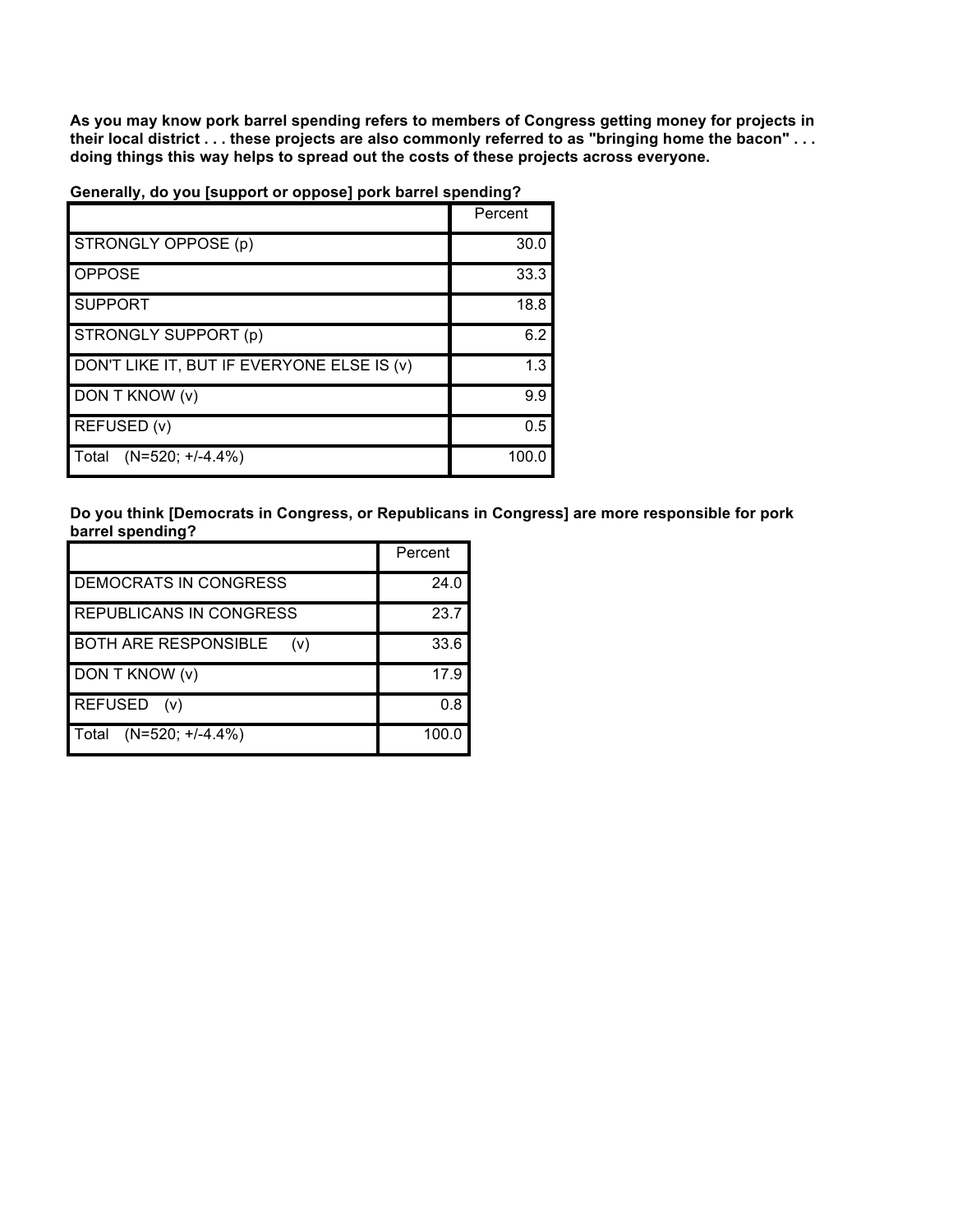**Now I am going to switch topics and ask you some questions about earmarks. "Earmarks" are** provisions of a law that dedicate money for specific purposes . . . an example of an earmark would be a **gas tax being dedicated only to transportation projects.**

**Generally, do you [support or oppose] earmarks, or have you really not given it much thought?**

|                               | Percent |
|-------------------------------|---------|
| STRONGLY OPPOSE (p)           | 13.9    |
| <b>OPPOSE</b>                 | 11.3    |
| <b>SUPPORT</b>                | 18.0    |
| STRONGLY SUPPORT (p)          | 7.2     |
| HAVEN'T GIVEN IT MUCH THOUGHT | 43.5    |
| DON T KNOW (v)                | 6.0     |
| <b>REFUSED</b><br>(V)         | 0.1     |
| $(N=520; +/-4.4%)$<br>Total   | 100.0   |

**Do you believe [Democrats in Congress, or Republicans in Congress] are more responsible for earmark provisions?**

|                                    | Percent |
|------------------------------------|---------|
| <b>DEMOCRATS IN CONGRESS</b>       | 23.2    |
| <b>REPUBLICANS IN CONGRESS</b>     | 18.6    |
| <b>BOTH ARE RESPONSIBLE</b><br>(v) | 27.5    |
| DON T KNOW (v)                     | 28.9    |
| <b>REFUSED</b><br>(v)              | 1 8     |
| l Total<br>$(N=520; +/-4.4%)$      | 100.0   |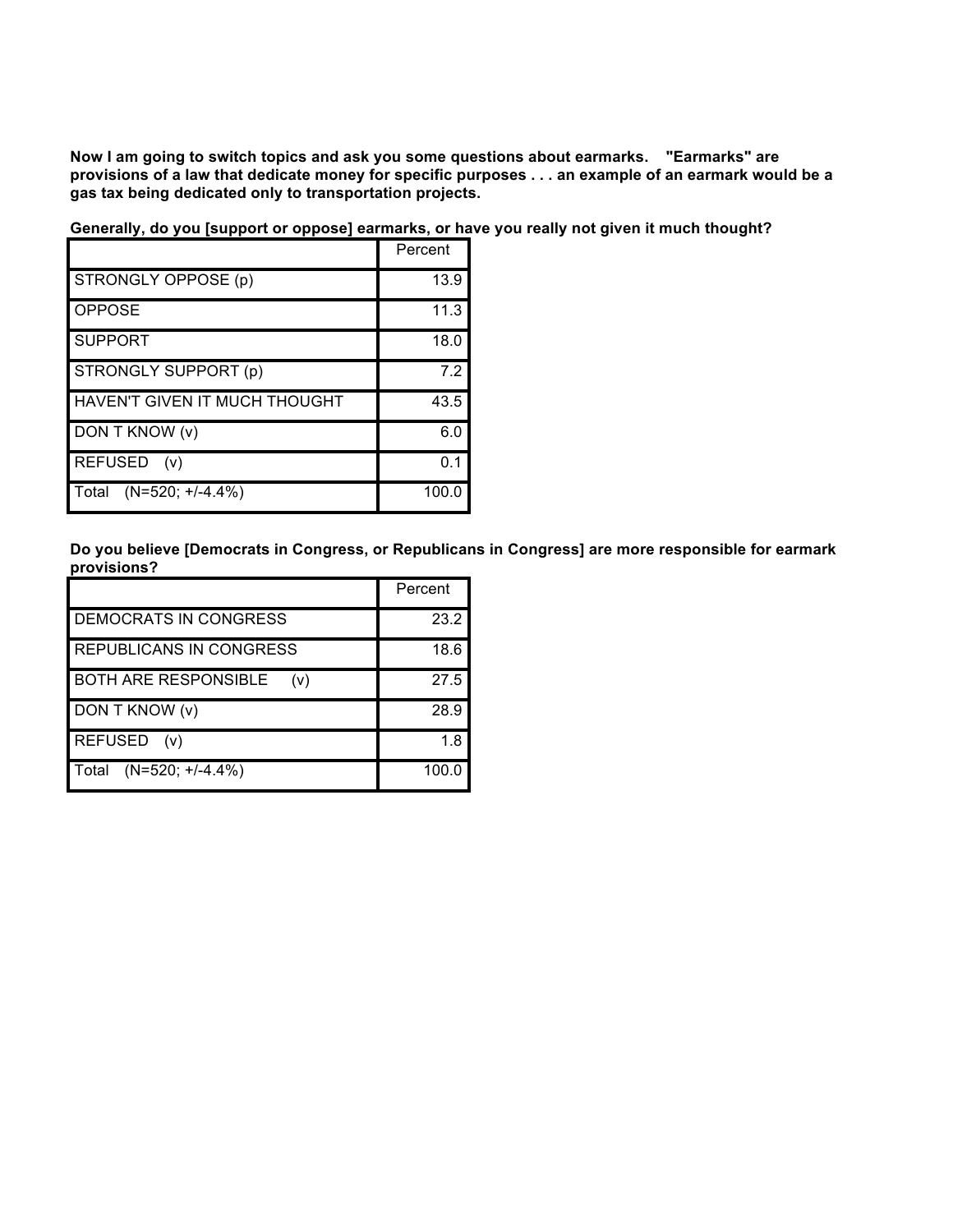**Now, I'd like to ask you about the North Carolina state budget situation. . .**

As you may be aware, the state of North Carolina is facing a budget shortfall of over 3 billion dollars . . . about half of this shortfall is based on the expiration of some taxes, while the other half is based stimulus funds not being available any more. . . . So, with this 3 billion dollar budget shortfall in mind, **we like to ask you some questions about taking care of it . . .**

**To take care of this budget shortfall, would you [support or oppose] creating new taxes to increase revenues?**

|                             | Percent |
|-----------------------------|---------|
| STRONGLY OPPOSE (p)         | 33.5    |
| <b>OPPOSE</b>               | 27.3    |
| <b>SUPPORT</b>              | 28.5    |
| STRONGLY SUPPORT (p)        | 5.9     |
| DON T KNOW (v)              | 4.6     |
| REFUSED (v)                 | 0.2     |
| $(N=520; +/-4.4%)$<br>Total | 100.0   |

**To take care of this budget shortfall, would you [support or oppose] making the temporary one percent increase in the sales tax permanent?**

|                             | Percent |
|-----------------------------|---------|
| STRONGLY OPPOSE (p)         | 19.4    |
| <b>OPPOSE</b>               | 21.7    |
| <b>SUPPORT</b>              | 39.2    |
| STRONGLY SUPPORT (p)        | 17.1    |
| DON T KNOW (v)              | 2.4     |
| REFUSED (v)                 | 0.2     |
| Total<br>$(N=520; +/-4.4%)$ | 100.0   |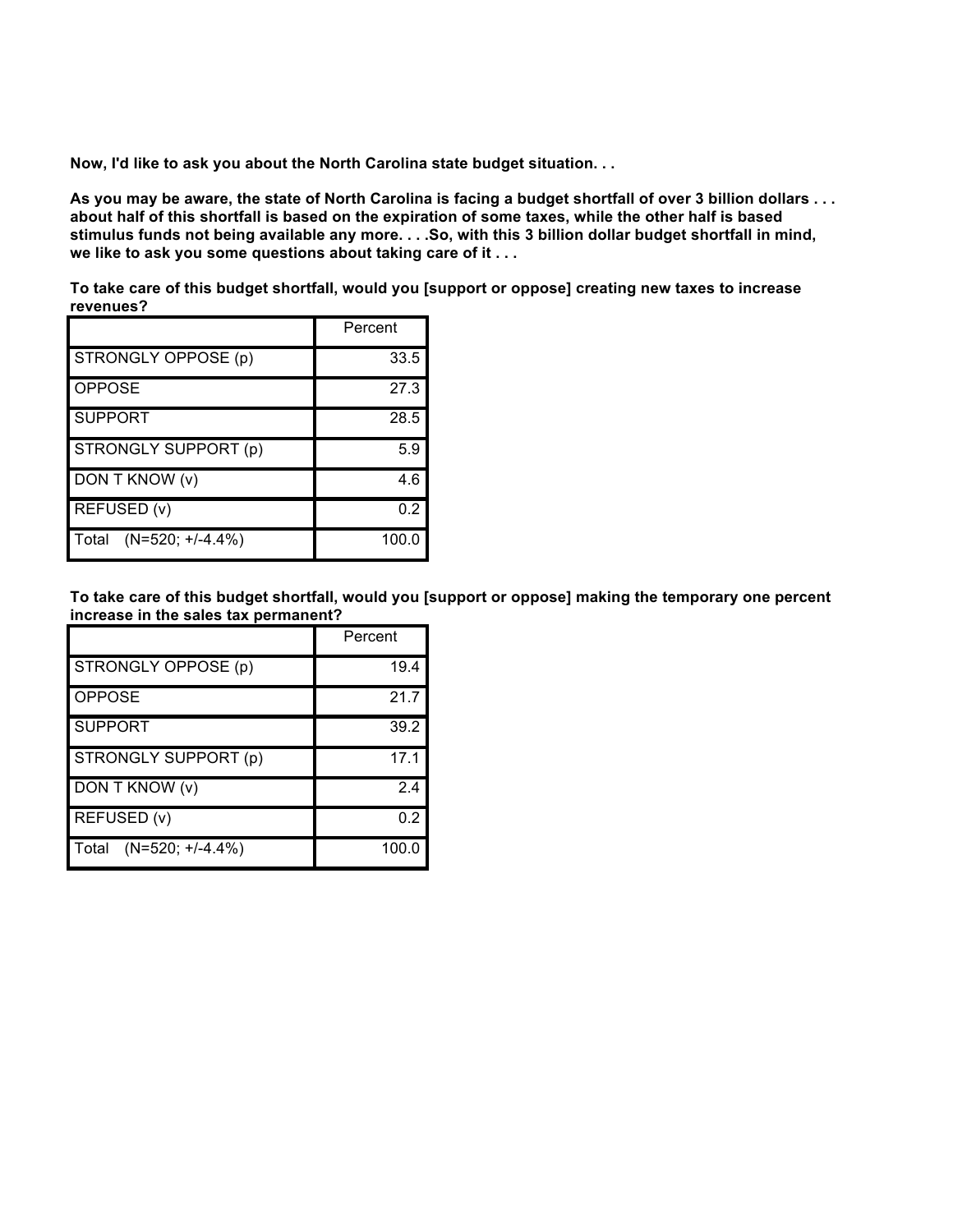To take care of this budget shortfall, would you [support or oppose] making the temporary 2 percent tax **surcharges permanent for individuals making more than \$60,000 dollars and couples making more than \$100,000 dollars a year?**

|                             | Percent |
|-----------------------------|---------|
| STRONGLY OPPOSE (p)         | 22.9    |
| <b>OPPOSE</b>               | 26.7    |
| <b>SUPPORT</b>              | 30.7    |
| STRONGLY SUPPORT (p)        | 13.2    |
| DON T KNOW (v)              | 6.4     |
| REFUSED (v)                 | 0.2     |
| $(N=520; +/-4.4%)$<br>Total | 100.0   |

To take care of this budget shortfall, would you [support or oppose] making the temporary 3 percent tax **surcharges permanent for individuals making more than \$150,000 dollars and couples making more than \$250,000 dollars a year?**

|                             | Percent |
|-----------------------------|---------|
| STRONGLY OPPOSE (p)         | 16.7    |
| <b>OPPOSE</b>               | 22.1    |
| <b>SUPPORT</b>              | 33.7    |
| STRONGLY SUPPORT (p)        | 23.4    |
| DON T KNOW (v)              | 3.4     |
| REFUSED (v)                 | 0.7     |
| Total<br>$(N=520; +/-4.4%)$ | 100.0   |

**To take care of this budget shortfall, would you [support or oppose] reducing funding for all state programs equally?**

|                             | Percent |
|-----------------------------|---------|
| STRONGLY OPPOSE (p)         | 18.2    |
| OPPOSE                      | 32.9    |
| <b>SUPPORT</b>              | 32.3    |
| STRONGLY SUPPORT (p)        | 11.5    |
| <b>DON T KNOW (v)</b>       | 5.2     |
| Total<br>$(N=520; +/-4.4%)$ | 100.0   |